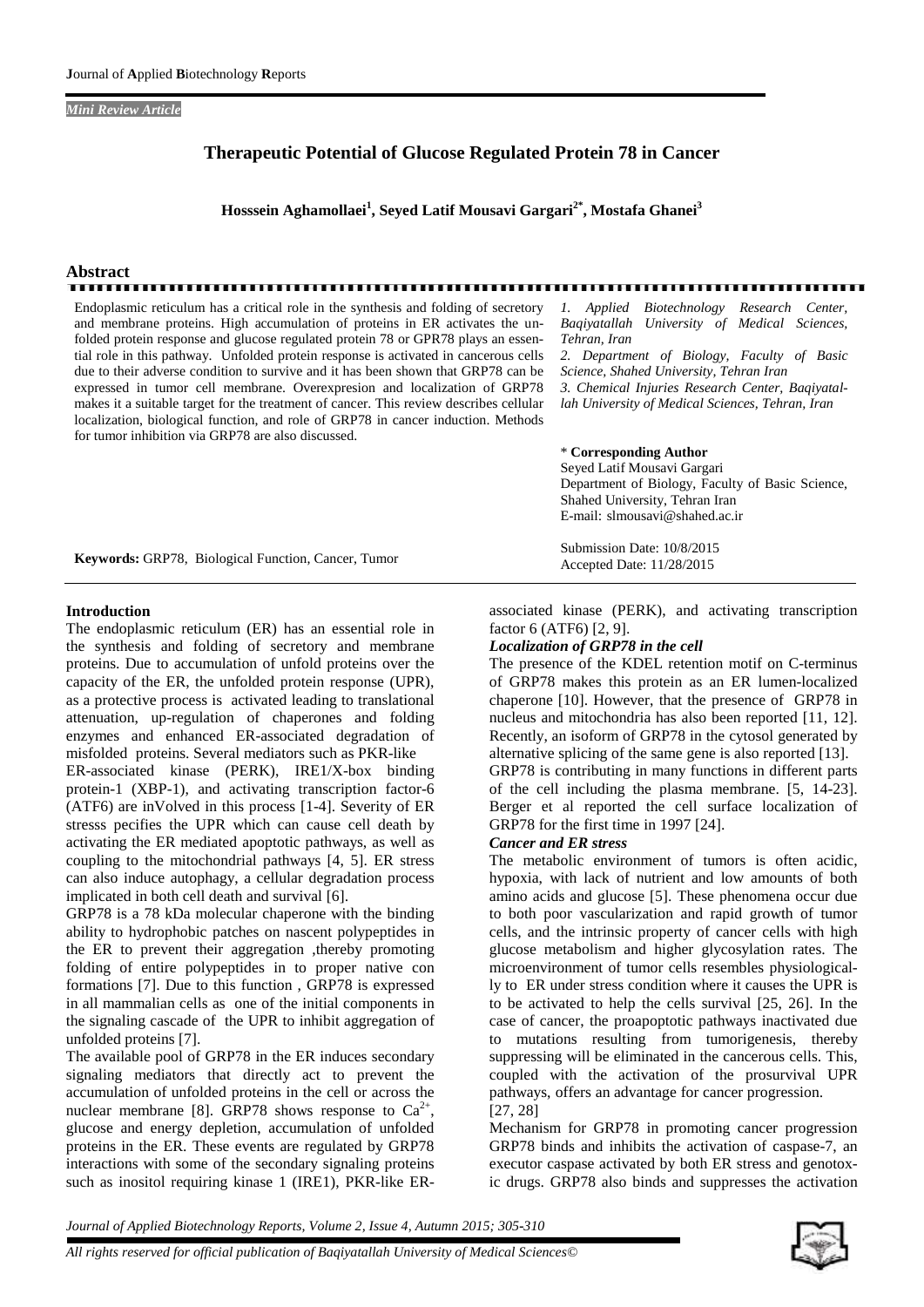of the proapoptotic protein BIK, its downstream target BAX, and preventing release of cytochrome C from the mitochondria. The results obtained from the mouse model showed that Grp78 heterozygosity extremely prolongs the latency and delays the progression of the oncogeneinduced mammary tumors in the well-established model without affecting mouse growth, organ development, and antibody production [29].

Based on results reported by Zhou et al. in the MCF- 7/BUS-10, a human breast cancer cell line, overexpression of GRP78 suppresses apoptosis induced by BIK and NOXA, alone or in combination. They farther reported that BCL-2 and GRP78 form independent complex with BIK where the increased expression of GRP78 results in decrease BIK binding to BCL-2 [30]. Overexpression of GRP78 also inhibits estrogen starvation-induced BAX activation, mitochondrial permeability transition, and consequent apoptosis in this cell line [31].

Developmental oncoprotein Cripto binds to cell surface GRP78 and promotes prosurvival signaling via MAPK/PI3K and Smad2/3 pathways. Cripto-dependent increase in cellular proliferation is prevented by immunoneutralization of the Cripto-GRP78 complex at the cell surface [32]. Down regulation of MHC-I expression on the cell surface due to overexpression of GRP78 is another mechanism for GRP78 function. As a result of this regulation the capacity of the immune system to control of tumor progression is limited [33]. Interaction of activated 2M (2M\*) with GRP78 induces activation of PAK2, ERK1/2, p38 MAPK and P13K thereby promoting cell proliferation [34, 35]. Activation of Akt and NF-B lead to cell survival in prostat cancer.  $2M^*$  leads to positive regulation, synthesis and secretion of PSA and a complex between

 $2M^*$  and PSA serves as a ligand for GRP78. The interaction between GRP78 and this complex further increases the above signaling cascade. Three major mechanisms mediated by GRP78 for cancer progression were suggested by researchers studying on genetic model of breast cancer in the GRP78 heterozygous mice: protection against apoptosis, enhancement of tumor cell proliferation, and promotion of tumor angiogenesis [36-38]. Induction of tumor angiogenesis was approved by another research group. The GRP78 (+/-) mice exhibited a high reduction in the microvessel density (MVD) of the endogenous mammary tumors, where as no effect was obsereved on the MVD of normal organs. These observations suggest that the host vasculature is regulated by GRP78 function within the tumor microenvironment [36]. Knockdown of GRP78 significantly suppresses the VEGF-induced activation of ERK1/2, PLC- and VEGF receptor-2 (VEGFR-2).

Consequently the regulatory role of GRP78 in VEGFinduced endothelial cell proliferation through VEGFR-2 mediated signalingis also reported [39, 40]. GRP78 has been shown directly to interact with apoptotic pathway intermediates, to block caspase activation, eventually leading to apoptosis inhibition and increased cell survival [31, 41].

## *Overexpression in cancer*

Due to its antiapoptotic properties, GRP78 induction has been reported to be as a prosurvival factor in cells

undergoing ER stress. It has been illustrated that GRP78 level is highly elevated in various cancer cell lines, solid associated human cancer biopsies, and has association with malignancy and metastasis [31, 42, 43].

The GRP78 transcription is elevated under various stress conditions suggesting the inVolvement of GRP78 in cell survival enhancement. GRP78 seems to be directly connected to apoptotic pathway intermediates, to block caspase activation which eventually leads to increase cell survival due to apoptosis inhibition [35, 44]. Since tumor progression requires cell proliferation as well as inhibition of tumor cell death, therefore the inherent antiapoptotic properties of GRP78 could play a potential role in cancer progression. This is further supported with the expression level of GRP78, which is markedly higher in primary tumors compared with that of benign tissues. This has been documented in various cancers, including breast, hepatocellular carcinoma [45], lung cancer [46], and prostate cancer [47, 48]. In two different studies Xing and colleagues showed that GRP78 was up- regulated in colon cancer tissue but not in normal tissue. Their results reviled significant increase in GRP78 expression of colorectal carcinoma at the protein level, but there was no difference in the relative mRNA expression levels [49, 50].

Expression of GRP78 in mRNA and protein level was compared between normal primary and esophageal adenocarcinoma tissues. Increased expression of GRP78 in cancer tissue at two levels was related to tumor stage progress [51]. Over expression of GRP78 in glioma was shown by Lee and colleagues. They showed that decreasing of caspase 7 activation and resistance to etoposide and cisplatin-induced apoptosis, is related to the enhancement of GRP78 expression. Using western blot , approximatly 3-fold increase in GRP78 protein level in lung cancer tissue was observed, compared to normal tissue [52].

## *Induction of chemoresistance*

In most of the cases, chemotherapy is the initial strategy for cancer treatment. However, after sometimes cancer grows back without showing response to the initial therapy.GRP78/BiP has been found to be overexpressed, both at the gene and protein levelat this stage. Increased expression of GRP78/BiP in the surviving cells has been found during the treatment of human breast cancer cells MDA-MB-435 with anti-angiogenic factor Combretastatin A4P supporting the correlation of higher GRP78 levels with higher resistance [53]. In addition GRP78 increased expression has been observed in a panel of MCF-7 human breast cancer cell line refractory to several treatments compared to the parental line [54]. Intriguingly, it has been shown that high level of GRP78 expression induced resistance to doxorubicin in breast cancer patients [55, 56]. These observations indicate that GRP78 could be a specific marker to predict doxorubicin resistance in breast cancer.

In addition, Virrey *et al*., showed that GRP78 induces chemoresistance development in brain endothelial cells and it is believed that the incidence of tumor vascularization and metastatic spread is attributed to this phenomenon [57]. GRP78 inhibition resensitize acute lymphoblastic leukemia cells refractory to vincristine [58]. GRP78 also plays an important role to contribute to castration resistant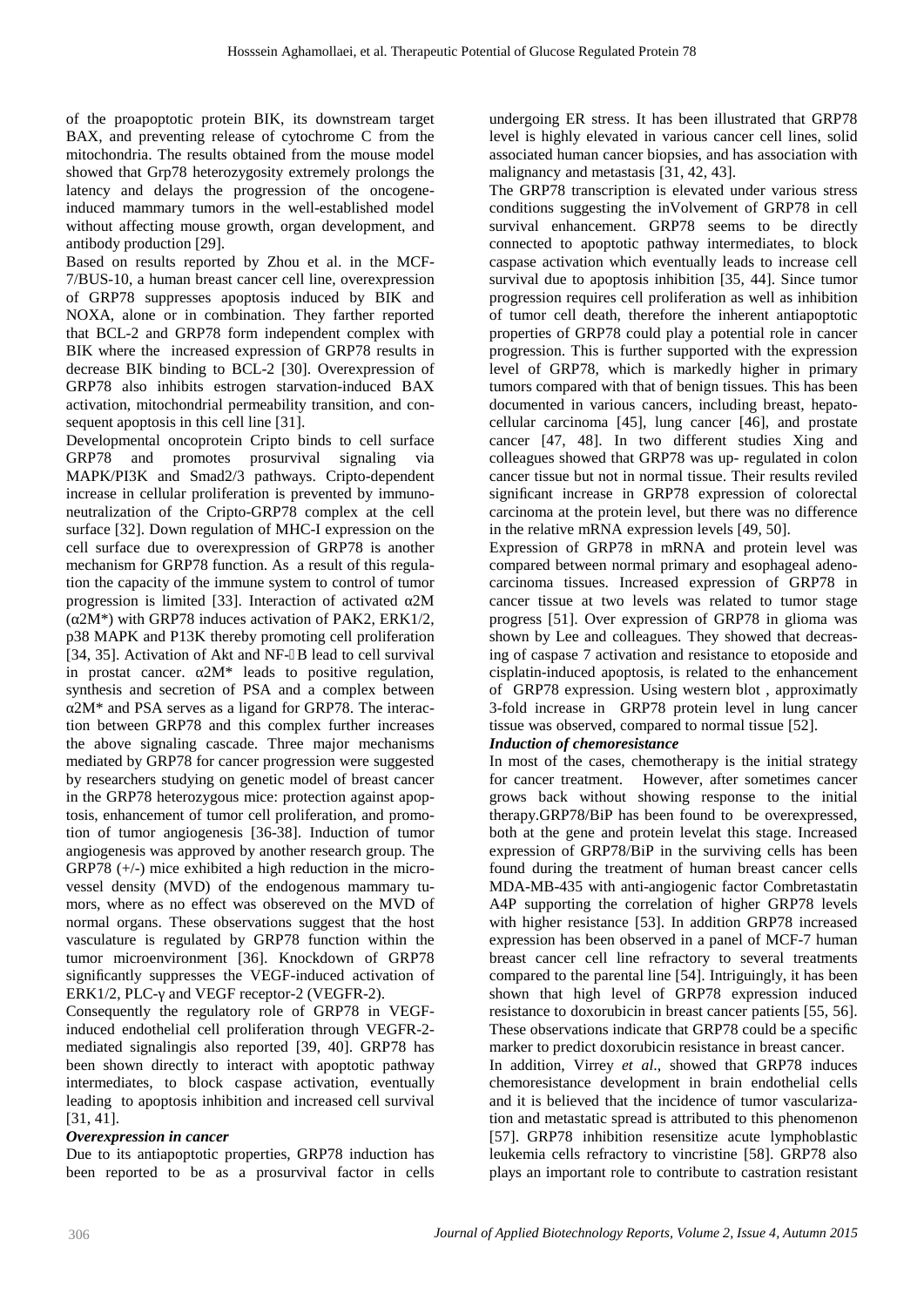prostate cancer (CRPC) development [59]. Immunohistochemical analysis revealed GRP78 overexpression in CRPC and its positive correlation with poor survival recurrence [47].

GRP78 expression has straight relation with the resistance of glioma cells to temozolomide. It has been shown that GRP78 knockdown lowers resistance of cells to temozolomide, where as cells with overexpression of GRP78, confers the higher resistance. Knockdown of GRP78 also sensitizes glioma cells to 5-fluorouracil and CPT-11[60].

Yidan Lin et al. had proposed a role of GRP78 in lung cancer. GRP78 is one of the factors which can regulate phosphorylation of Akt and it is essential to the ER stress-tolerant ERST-associated Cisplatin resistance in lung cancer cells [61].

## *Tumor treatment with GRP78*

GRP78 is highly expressed in various situations such as glucose deprivation, chronic anoxia, and acidic pH, all persisting in poorly vascularized solid tumors. There are reports indicating the importance of GRP78 at different stages of tumorigensis, and variety of reports implicate the potential of GRP78 as a cancer therapeutic target or prognostic factor. In several studies it showed that GRP78 is the target of anticancer agents [62-64].

Either GRP78 expression or its activity is inhibited by pharmacological concentrations of several naturally occurring compounds with putative anticancer activity such as genistein, an active ingredient of soy, (-)– epigallocatechin gallate (EGCG), a green tea component, and salicyclic acid from plants [65-67]. To describe one of these components, EGCG directly interact with GRP78 at its ATP-binding site and regulates its function by competing with ATP binding [65, 68]. On the other hand, some synthetic drugs such as Pyrviniumpamoate, an old anthelmintic medicine, can suppress glucose deprivationinduced GRP78 transcription, and its combination with doxorubicin enhances its antitumor activity [69].

It has been shown that the HKH40A, the 8-methoxy analog of WMC79, promotes it's antitumor activity by reduction of GRP78 protein in cancer cell line[70]. Using GRP78 targeting peptides, when linked to Taxol, induced apoptosis in the targeted cancer cells [71].

Recentluy GRP78 is reported to be present on the surface of tumor cells but not in normal organs which opens up an exciting opportunity of targeting cell surface GRP78 as well as using it as a cancer-targeting marker [72]. Cellular growth suppression and apoptosis induction is occurred by ligation of surface GRP78 with antibody against the C-terminal domain of GRP78 which is exposed exteracellulary. Antibody binding led to reduction of GRP78 expression,up regulation of P53 activity, apoptosis promotion and inhibition of cellular proliferation in melanoma and prostate cell lines [73].

Misra *et al*., demonstrated that incubation of 1-LN prostate cancer cell with antibody directed towards C-terminal domain of GRP78 led to molecular changes in Ras/MAPK and PI 3-kinase/AKT signaling pathways, reduction of anti appototic Bcl-2 and up regulation of pro-apoptotic BaD, BaX and BaK [74]. Cell death by SAM-6, an anti GRP78 monoclonal antibody, was reported by Brandlein *et al*.,

This IgM antibody binds to glycosylated form of GRP78 leading to apoptosis viainduction of an intrinsic-like form of apoptosis and overaccumulation of large non physiologic intracellular lipid [75]. Since the targeting of C-terminal domain of GRP78 (CGRP) with antibody is reported as a viable approach for tumor suppression, we evaluated the structure and antigenicity of this domain in previous study [76]. Our results showed that CGRP can play an important role as a target in cancer studies.

The GRP78 promoter-driven transgene is largely quiescent in major adult organs, but highly active in cancer cells and cancer-associated macrophages, which can diffuse to tumor necrotic sites devoid of vascular supply and facilitate cell-based therapy. Thus, controlling the transcription process by using the GRP78 promoter suggests multiple novel approaches for human cancer gene therapy, such as suicide genes, immunosuppressors and tumor suppressors. For example when the GRP78 promoter was used to drive the expression of Herpes simplex virus-thymidine kinase (HSV-tk) suicide gene in a retroviral system, complete eradication of sizable tumor mass, with no recurrence of tumor growth was occurred [77-79].

## **Conclusion**

Together, studies suggest that over expression of GRP78 in cancer cell induces cancer progression and resistance to chemotherapeutic agents. Cell surface expression of GRP78 exclusively on cancer cells is an opportunity for tumor targeting via this protein. For more reliable application of GRP78, some key issues such as the basic mechanism for localization of GRP78 on the cell surface, downstream signaling after ligand binding and how to use this protein as a biological marker in cancer detection must be farther investigated.

#### **Acknowledgments**

This paper is adopted from the PhD thesis by Hossein Aghamollaei which has been accomplished in Applied Biotechnology Research Center, Baqiyatallah University of Medical Science.

#### **References**

1. Shen, X., Zhang, K., Kaufman, R. J., The unfolded protein response--a stress signaling pathway of the endoplasmic reticulum*. J Chem Neuroanat*, 2004, Vol. 28, pp. 79-92.

2. Zhang, K., Kaufman, R. J., The unfolded protein response A stress signaling pathway critical for health and disease*. Neurol*, 2006, Vol. 66, pp. S102-S109.

3. Lee, A.S., The glucose-regulated proteins: stress induction and clinical applications*. Trends Biochem Sci*, 2001, Vol. 26, pp. 504- 510.

4. Ma, Y., Hendershot, L. M., The role of the unfolded protein response in tumour development: friend or foe? *Nat Rev Cancer*, 2004, Vol. 4, pp. 966-977.

5. Li, J., Lee, A. S., Stress induction of GRP78/BiP and its role in cancer*. Curr Mol Med*, 2006, Vol. 6, pp. 45-54.

6. Kondo, Y., Kanzawa, T., Sawaya, R., Kondo, S., The role of autophagy in cancer development and response to therapy*. Nat Rev Cancer*, 2005, Vol. 5, pp. 726-734.

7. Bertolotti, A., Zhang, Y., Hendershot, L. M., Harding, H. P., Ron, D., Dynamic interaction of BiP and ER stress transducers in the unfolded-protein response*. Nat Cell Biol*, 2000, Vol. 2, pp. 326-332.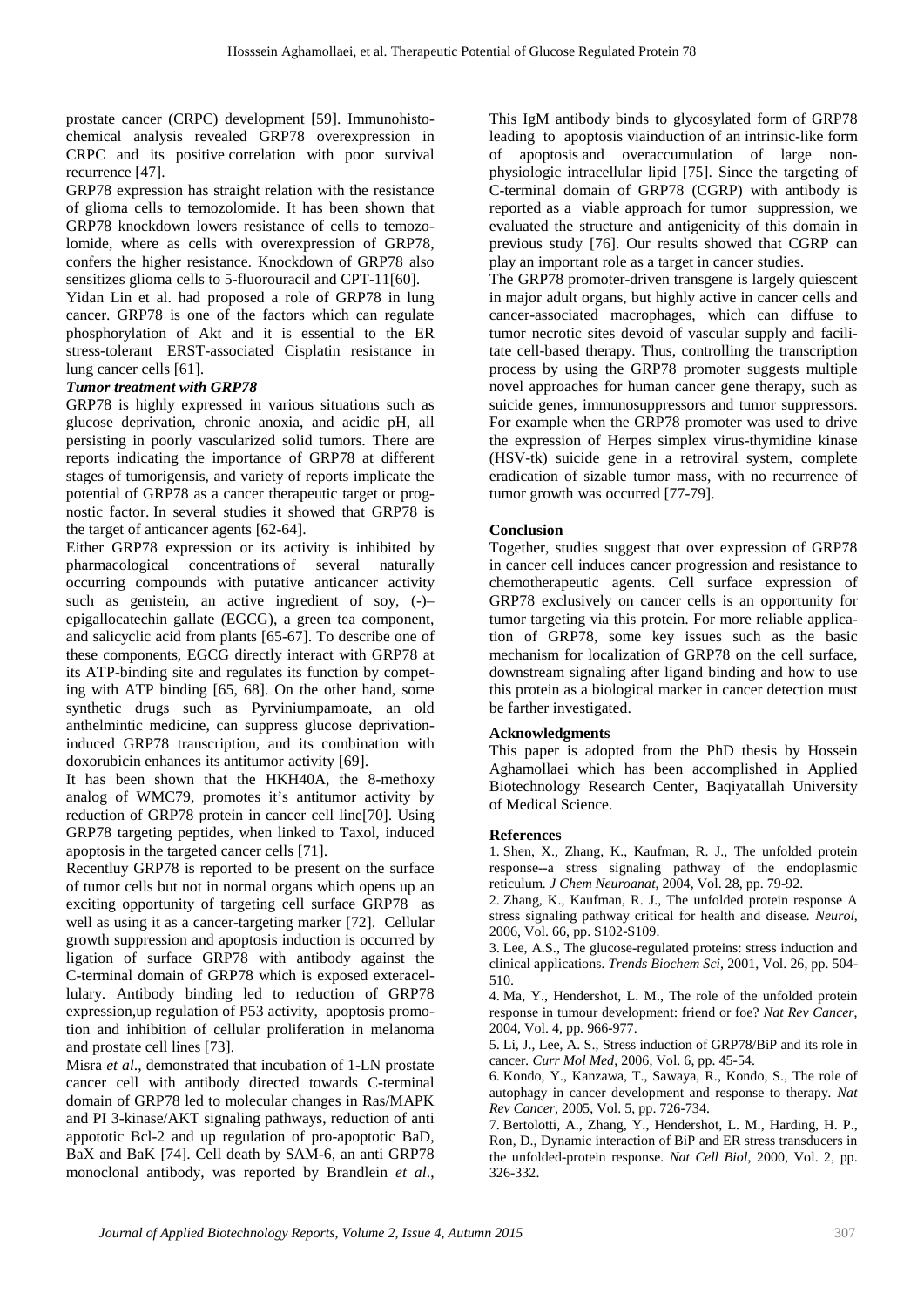8. TING, J., LEE, A. S., Human gene encoding the 78,000 dalton glucose-regulated protein and its pseudogene: structure, conservation, and regulation*. DNA*, 1988, Vol. 7, pp. 275-286.

9. Shen, X., Zhang, K., Kaufman, R. J., The unfolded protein response a stress signaling pathway of the endoplasmic reticulum*. J Chem Neuroanat*, 2004, Vol. 28, pp. 79-92.

10. Munro, S., Pelham, H. R., A C-terminal signal prevents secretion of luminal ER proteins*. Cell*, 1987, Vol. 48, pp. 899- 907.

11. Matsumoto, A., Hanawalt, P. C., Histone H3 and heat shock protein GRP78 are selectively cross-linked to DNA by photoactivated gilvocarcin V in human fibroblasts*. Cancer Res*, 2000, Vol. 60, pp. 3921-3926.

12. Sun, F. C., Wei, S., Li, C. W., Chang, Y. S., Chao, C. C., Lai, Y. K., Localization of GRP78 to mitochondria under the unfolded protein response*. Biochem J*, 2006, Vol. 396, pp. 31.

13. Ni, M., Zhou, H., Wey, S., Baumeister, P., Lee, A. S., Regulation of PERK signaling and leukemic cell survival by a novel cytosolic isoform of the UPR regulator GRP78/BiP*. PLoS One*, 2009, Vol. 4, pp. e6868.

14. Arap, M. A., Lahdenranta, J., Mintz, P. J., Hajitou, A., Sarkis, Á. S., Arap, W., Pasqualini, R., Cell surface expression of the stress response chaperone GRP78 enables tumor targeting by circulating ligands*. Cancer Cell*, 2004, Vol. 6, pp. 275-284.

15. Bodman-Smith, M. D., Corrigall, V. M., Kemeny, D.M., Panayi, G.S., BiP, a putative autoantigen in rheumatoid arthritis, stimulates IL-10-producing CD8-positive T cells from normal individuals*. Rheumatol(Oxford)*, 2003, Vol. 42, pp. 637-44.

16. Brownlie, R. J., Myers, L. K., Wooley, P. H., Corrigall, V.M., Bodman‐Smith, M. D., Panayi, G. S., Thompson, S. J., Treatment of murine collagen‐induced arthritis by the stress protein BiP via interleukin‐4–producing regulatory T cells: A novel function for an ancient protein*. Arthritis Rheum*, 2006, Vol. 54, pp. 854-863.

17. Cabrera‐Hernandez, A., Thepparit, C., Suksanpaisan, L., Smith, D. R., Dengue virus entry into liver (HepG2) cells is independent of hsp90 and hsp70*. J Med Virol*, 2007, Vol. 79, pp. 386-392.

18. Corrigall, V. M., Bodman-Smith, M. D., Fife, M. S., Canas, B., Myers, L. K., Wooley, P. H., Soh, C., Staines, N. A., Pappin, D. J., Berlo, S. E., The human endoplasmic reticulum molecular chaperone BiP is an autoantigen for rheumatoid arthritis and prevents the induction of experimental arthritis*. J Immunol*, 2001, Vol. 166, pp. 1492-1498.

19. Davidson, D. J., Haskell, C., Majest, S., Kherzai, A., Egan, D.A., Walter, K. A., Schneider, A., Gubbins, E. F., Solomon, L., Chen, Z., Kringle 5 of human plasminogen induces apoptosis of endothelial and tumor cells through surface-expressed glucoseregulated protein 78*. Cancer Res*, 2005, Vol. 65, pp. 4663-4672.

20. Jindadamrongwech, S., Thepparit, C., Smith, D., Identification of GRP 78 (BiP) as a liver cell expressed receptor element for dengue virus serotype 2*. Arch Virol*, 2004, Vol. 149, pp. 915-927.

21. Misra, U. K., Gonzalez-Gronow, M., Gawdi, G., Hart, J. P., Johnson, C. E., Pizzo, S. V., The role of Grp 78 in alpha 2 macroglobulin-induced signal transduction. Evidence from RNA interference that the low density lipoprotein receptor-related protein is associated with, but not necessary for, GRP 78 mediated signal transduction*. J Biol Chem*, 2002, Vol. 277, pp. 42082-7.

22. Panayi, G., Corrigall, V., BiP regulates autoimmune inflammation and tissue damage*. Autoimmun Rev*, 2006, Vol. 5, pp. 140-142.

23. Triantafilou, K., Fradelizi, D., Wilson, K., Triantafilou, M., GRP78, a coreceptor for coxsackievirus A9, interacts with major histocompatibility complex class I molecules which mediate virus internalization*. J Virol*, 2002, Vol. 76, pp. 633-643.

24. Berger, C. L., Dong, Z., Hanlon, D., Bisaccia, E., Edelson, R.L., A lymphocyte cell surface heat shock protein homologous to the endoplasmic reticulum chaperone, immunoglobulin heavy chain binding protein BIP*. Int J Cancer*, 1997, Vol. 71, pp. 1077- 1085.

25. Koumenis, C., ER stress, hypoxia tolerance and tumor progression*. Curr Mol Med*, 2006, Vol. 6, pp. 55-69.

26. Bi, M., Naczki, C., Koritzinsky, M., Fels, D., Blais, J., Hu, N., Harding, H., Novoa, I., Varia, M., Raleigh, J., ER stress‐regulated translation increases tolerance to extreme hypoxia and promotes tumor growth*. EMBO J*, 2005, Vol. 24, pp. 3470-3481.

27. Fu, Y., Lee, A. S., Glucose regulated proteins in cancer progression, drug resistance and immunotherapy*. Cancer Biol Ther*, 2006, Vol. 5, pp. 741-744.

28. Zhang, J., Jiang, Y., Jia, Z., Li, Q., Gong, W., Wang, L., Wei, D., Yao, J., Fang, S., Xie, K., Association of elevated GRP78 expression with increased lymph node metastasis and poor prognosis in patients with gastric cancer*. Clin Exp Metastas*, 2006, Vol. 23, pp. 401-410.

29. Guy, C., Cardiff, R., Muller, W., Induction of mammary tumors by expression of polyomavirus middle T oncogene: a transgenic mouse model for metastatic disease*. Mol Cell Biol*, 1992, Vol. 12, pp. 954-961.

30. Zhou, H., Zhang, Y., Fu, Y., Chan, L., Lee, A. S., Novel mechanism of anti-apoptotic function of 78-kDa Glucose- Regulated Protein (GRP78) endocrine resistance factor in breast cancer, through release of b-cell lymphoma 2 (bcl-2) from bcl-2 interacting killer (bik)*. J Biol Chem*, 2011, Vol. 286, pp. 25687- 25696.

31. Fu, Y., Li, J., Lee, A. S., GRP78/BiP inhibits endoplasmic reticulum BIK and protects human breast cancer cells against estrogen starvation–induced apoptosis*. Cancer Res*, 2007, Vol. 67, pp. 3734-3740.

32. Kelber, J.A., Panopoulos, A. D., Shani, G., Booker, E. C., Belmonte, J. C., Vale, W. W., Gray, P. C., Blockade of Cripto binding to cell surface GRP78 inhibits oncogenic Cripto signaling via MAPK/PI3K and Smad2/3 pathways*. Oncogene*, 2009, Vol. 28, pp. 2324-36.

33. Henderson, B., Pockley, A. G., *Cellular Trafficking of Cell Stress Proteins in Health and Disease*. Vol. 6. 2012: Springer.

34. Misra, U. K., Deedwania, R., Pizzo, S. V., Binding of activated 2-macroglobulin to its cell surface receptor GRP78 in 1-LN prostate cancer cells regulates PAK-2-dependent activation of LIMK*. J Biol Chem*, 2005, Vol. 280, pp. 26278-26286.

35. Reddy, R. K., Mao, C., Baumeister, P., Austin, R. C., Kaufman, R.J., Lee, A.S., Endoplasmic reticulum chaperone protein GRP78 protects cells from apoptosis induced by topoisomerase inhibitors: role of ATP binding site in suppression of caspase-7 activation*. J Biol Chem*, 2003, Vol. 278, pp. 20915- 24.

36. Dong, D., Ni, M., Li, J., Xiong, S., Ye, W., Virrey, J.J., Mao, C., Ye, R., Wang, M., Pen, L., Dubeau, L., Groshen, S., Hofman, F.M., Lee, A.S., Critical role of the stress chaperone GRP78/BiP in tumor proliferation, survival, and tumor angiogenesis in transgene-induced mammary tumor development*. Cancer Res*, 2008, Vol. 68, pp. 498-505.

37. Misra, U. K., Deedwania, R., Pizzo, S. V., Activation and cross-talk between Akt, NF-B, and unfolded protein response signaling in 1-LN prostate cancer cells consequent to ligation of cell surface-associated GRP78*. J Biol Chem*, 2006, Vol. 281, pp. 13694-13707.

38. Folkman, J., Ingber, D., Inhibition of angiogenesis*. Semin Cancer Biol*, 1992, Vol. 3, pp. 89-96.

39. Katanasaka, Y., Ishii, T., Asai, T., Naitou, H., Maeda, N., Koizumi, F., Miyagawa, S., Ohashi, N., Oku, N., Cancer antineovascular therapy with liposome drug delivery systems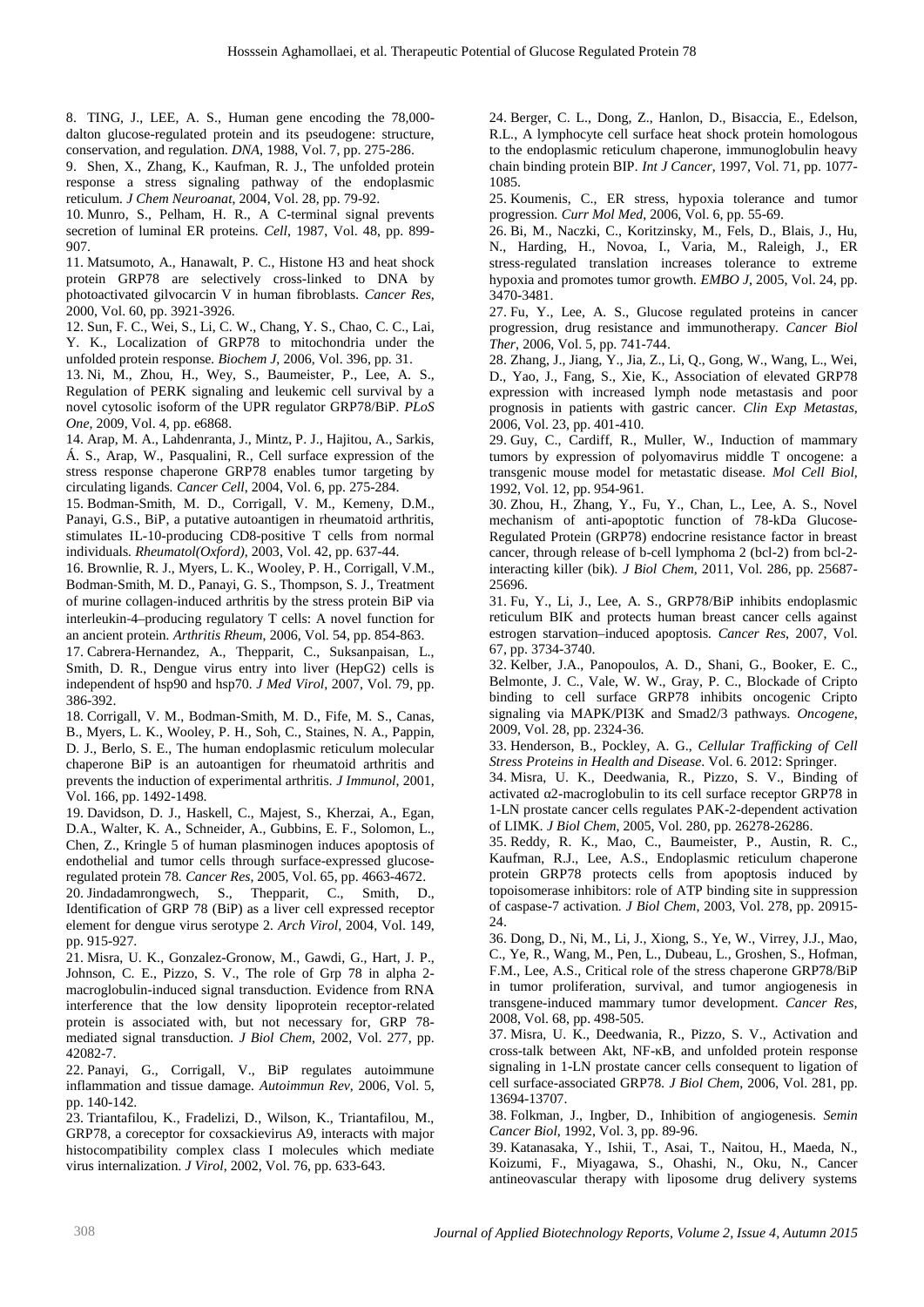targeted to BiP/GRP78*. Int J Cancer*, 2010, Vol. 127, pp. 2685- 98.

40. Li, Z., Glucose regulated protein 78: a critical link between tumor microenvironment and cancer hallmarks*. Biochim Biophys Acta*, 2012, Vol. 1826, pp. 13-22.

41. Li, J., Ni, M., Lee, B., Barron, E., Hinton, D., Lee, A., The unfolded protein response regulator GRP78/BiP is required for endoplasmic reticulum integrity and stress-induced autophagy in mammalian cells*. Cell Death Differ*, 2008, Vol. 15, pp. 1460- 1471.

42. Fu, Y., Lee, A. S., Glucose regulated proteins in cancer progression, drug resistance and immunotherapy*. Cancer Biol Ther*, 2006, Vol. 5, pp. 741-4.

43. Li, J., Lee, A. S., Stress induction of GRP78/BiP and its role in cancer*. Curr Mol Med*, 2006, Vol. 6, pp. 45-54.

44. Fu, Y., Li, J., Lee, A. S., GRP78/BiP inhibits endoplasmic reticulum BIK and protects human breast cancer cells against estrogen starvation-induced apoptosis*. Cancer Res*, 2007, Vol. 67, pp. 3734-40.

45. Shuda, M., Kondoh, N., Imazeki, N., Tanaka, K., Okada, T., Mori, K., Hada, A., Arai, M., Wakatsuki, T., Matsubara, O., Yamamoto, N., Yamamoto, M., Activation of the ATF6, XBP1 and grp78 genes in human hepatocellular carcinoma: a possible inVolvement of the ER stress pathway in hepatocarcinogenesis*. J Hepatol*, 2003, Vol. 38, pp. 605-14.

46. Uramoto, H., Sugio, K., Oyama, T., Nakata, S., Ono, K., Yoshimastu, T., Morita, M., Yasumoto, K., Expression of endoplasmic reticulum molecular chaperone Grp78 in human lung cancer and its clinical significance*. Lung Cancer*, 2005, Vol. 49, pp. 55-62.

47. Daneshmand, S., Quek, M. L., Lin, E., Lee, C., Cote, R. J., Hawes, D., Cai, J., Groshen, S., Lieskovsky, G., Skinner, D.G., Lee, A.S., Pinski, J., Glucose-regulated protein GRP78 is upregulated in prostate cancer and correlates with recurrence and survival*. Hum Pathol*, 2007, Vol. 38, pp. 1547-52.

48. Pootrakul, L., Datar, R. H., Shi, S. R., Cai, J., Hawes, D., Groshen, S. G., Lee, A. S., Cote, R.J., Expression of stress response protein Grp78 is associated with the development of castration-resistant prostate cancer*. Clin Cancer Res*, 2006, Vol. 12, pp. 5987-93.

49. Xing, X., Lai, M., Wang, Y., Xu, E., Huang, Q., Overexpression of glucose-regulated protein 78 in colon cancer*. Clin Chim Acta*, 2006, Vol. 364, pp. 308-315.

50. Xing, X., Li, Y., Liu, H., Wang, L., Sun, L., Glucose regulated protein 78 (GRP78) is overexpressed in colorectal carcinoma and regulates colorectal carcinoma cell growth and apoptosis*. Acta Histochem*, 2011, Vol. 113, pp. 777-782.

51. Langer, R., Feith, M., Siewert, J. R., Wester, H. J., Hoefler, H., Expression and clinical significance of glucose regulated proteins GRP78 (BiP) and GRP94 (GP96) in human adenocarcinomas of the esophagus*. BMC cancer*, 2008, Vol. 8, pp. 70.

52. Wang, Q., He, Z., Zhang, J., Wang, Y., Wang, T., Tong, S., Wang, L., Wang, S., Chen, Y., Overexpression of endoplasmic reticulum molecular chaperone GRP94 and GRP78 in human lung cancer tissues and its significance*. Cancer Detect Prev*, 2005, Vol. 29, pp. 544-551.

53. Dong, D., Ko, B., Baumeister, P., Swenson, S., Costa, F., Markland, F., Stiles, C., Patterson, J. B., Bates, S.E., Lee, A. S., Vascular targeting and antiangiogenesis agents induce drug resistance effector GRP78 within the tumor microenvironment*. Cancer Res*, 2005, Vol. 65, pp. 5785-91.

54. Wosikowski, K., Schuurhuis, D., Kops, G. J., Saceda, M., Bates, S. E., Altered gene expression in drug-resistant human breast cancer cells*. Clin Cancer Res*, 1997, Vol. 3, pp. 2405-14.

55. Lee, E., Nichols, P., Spicer, D., Groshen, S., Yu, M. C., Lee, A. S., GRP78 as a novel predictor of responsiveness to chemotherapy in breast cancer*. Cancer Res*, 2006, Vol. 66, pp. 7849-53.

56. Scriven, P., Coulson, S., Haines, R., Balasubramanian, S., Cross, S., Wyld, L., Activation and clinical significance of the unfolded protein response in breast cancer*. Br J Cancer*, 2009, Vol. 101, pp. 1692-8.

57. Virrey, J. J., Dong, D., Stiles, C., Patterson, J. B., Pen, L., Ni, M., Schonthal, A. H., Chen, T. C., Hofman, F. M., Lee, A. S., Stress chaperone GRP78/BiP confers chemoresistance to tumor associated endothelial cells*. Mol Cancer Res*, 2008, Vol. 6, pp. 1268-75.

58. Uckun, F. M., Qazi, S., Ozer, Z., Garner, A. L., Pitt, J., Ma, H., Janda, K. D., Inducing apoptosis in chemotherapy-resistant B-lineage acute lymphoblastic leukaemia cells by targeting HSPA5, a master regulator of the anti-apoptotic unfolded protein response signalling network*. Br J Haematol*, 2011, Vol. 153, pp. 741-52.

59. Tan, S. S., Ahmad, I., Bennett, H. L., Singh, L., Nixon, C., Seywright, M., Barnetson, R. J., Edwards, J., Leung, H. Y., GRP78 up-regulation is associated with androgen receptor status, Hsp70-Hsp90 client proteins and castrate-resistant prostate cancer*. J Pathol*, 2011, Vol. 223, pp. 81-7.

60. Pyrko, P., Schönthal, A. H., Hofman, F. M., Chen, T. C., Lee, A.S., The unfolded protein response regulator GRP78/BiP as a novel target for increasing chemosensitivity in malignant gliomas*. Cancer Res*, 2007, Vol. 67, pp. 9809-9816.

61. Lin, Y., Wang, Z., Liu, L., Chen, L., Akt is the downstream target of GRP78 in mediating cisplatin resistance in ER stresstolerant human lung cancer cells*. Lung Cancer*, 2011, Vol. 71, pp. 291-297.

62. Luo, B., Lee, A. S., The critical roles of endoplasmic reticulum chaperones and unfolded protein response in tumorigenesis and anticancer therapies*. Oncogene*, 2013, Vol. 32, pp. 805-818.

63. Schwarze, S., Rangnekar, V., Targeting plasma membrane GRP78 for cancer growth inhibition*. Cancer Biol Ther*, 2010, Vol. 9, pp. 153-155.

64. Lee, A. S., Glucose-regulated proteins in cancer: molecular mechanisms and therapeutic potential*. Nat Rev Cancer*, 2014, Vol. 14, pp. 263-276.

65. Ermakova, S. P., Kang, B. S., Choi, B. Y., Choi, H. S., Schuster, T. F., Ma, W. Y., Bode, A. M., Dong, Z., (−)− Epigallocatechin Gallate Overcomes Resistance to Etoposide-Induced Cell Death by Targeting the Molecular Chaperone Glucose-Regulated Protein 78*. Cancer Res*, 2006, Vol. 66, pp. 9260-9269.

66. Zhou, Y., Lee, A. S., Mechanism for the suppression of the mammalian stress response by genistein, an anticancer phytoestrogen from soy*. J Natl Cancer Inst*, 1998, Vol. 90, pp. 381-388.

67. Deng, W. G., Ruan, K. H., Du, M., Saunders, M. A., Wu, K. K., Aspirin and salicylate bind to immunoglobulin heavy chain binding protein (BiP) and inhibit its ATPase activity in human fibroblasts*. FASEB J*, 2001, Vol. 15, pp. 2463-2470.

68. Li, M., Wang, J., Jing, J., Hua, H., Luo, T., Xu, L., Wang, R., Liu, D., Jiang, Y., Synergistic promotion of breast cancer cells death by targeting molecular chaperone GRP78 and heat shock protein 70*. J Cell Mol Med*, 2009, Vol. 13, pp. 4540-4550.

69. Yu, D. H., Macdonald, J., Liu, G., Lee, A. S., Ly, M., Davis, T., Ke, N., Zhou, D., Wong-Staal, F., Li, Q. X., Pyrvinium targets the unfolded protein response to hypoglycemia and its anti-tumor activity is enhanced by combination therapy*. PLoS One*, 2008, Vol. 3, pp. e3951.

70. Kosakowska-Cholody, T., Lin, J., Srideshikan, S., Scheffer, L., Tarasova, N., Acharya, J., HKH40A downregulates GRP78/BiP expression in cancer cells*. Cell Death Dis*, 2014, Vol. 5, pp. e1240.